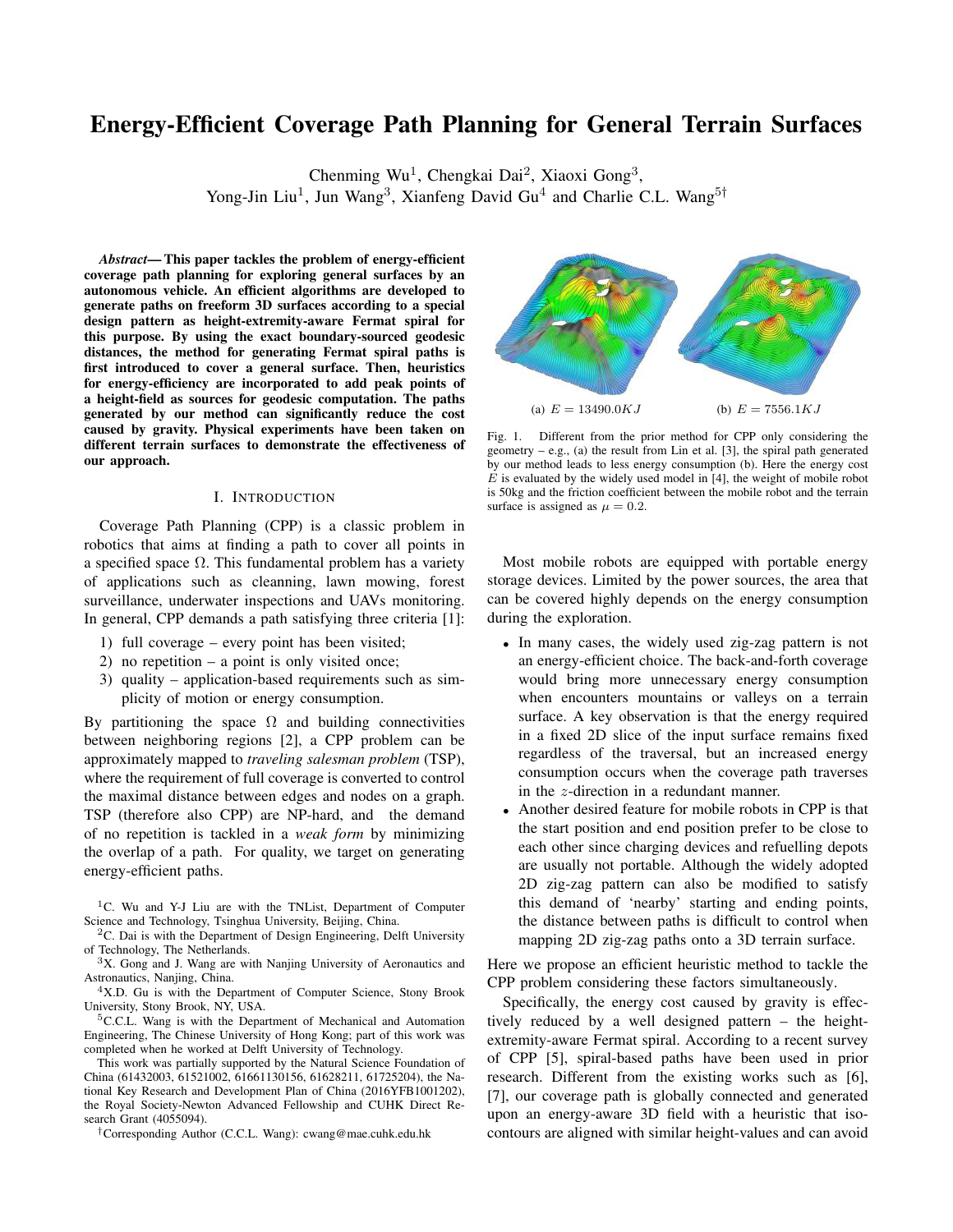revisiting. Iso-contours of a field is the set of points that have the same field value. In this approach, we can control the distance between paths in a conservative way to ensure the full coverage  $-$  i.e., for a robot with coverage radius  $r$ , the geodesic distance (i.e., distance on curved surface) between iso-contours can be selected as  $r/2$  to generate the final spiral path. Or we can also choose the geodesic distance in an aggressive way as  $r/2$  to general a shorter path but with less coverage. Note that, exploring along a shorter path usually consumes less energy. For example, as shown in Fig.1, the energy consumption of a path generated by using an aggressive strategy in our method can be reduced by more than 40% compared to a recent 3D-CPP method also developed for general surfaces [3].

## *A. Related Work*

The CPP problem has been studied for a long time [1], [5]. For 2D fields, existing methods can be roughly summarized into two categories: decomposition-based and miscellaneous. Decomposition-based methods plan paths on each region and then finish the global coverage. According to the type of decomposition, these methods can be further classified into trapezoid decomposition [8], [9], boustrophedon decomposition [10]–[12], Morse-based cellular decomposition [13], [14], and exact cell decomposition [15]. Some other methods are based on grid representation of the space to be covered such as wavefront algorithm [16], spanning trees coverage [17], neural network based coverage [18], [19]. These methods are suitable for indoor mobile robot operation since the area to be covered is typically small. In the real world, the scenarios of many application are threedimensional (3D). The rapid development of sensors and actuators drives the motivation that robots can take over jobs in a complicated 3D environment. Many algorithms for CPP in 3D space are also based on decomposition. For instance, Hert et al. [20] propose an algorithm which applies a 2D coverage algorithm on successive horizontal spaces and entirely covers the 3D vollume. Atkar et al. [21] extend the idea of Morse decomposition to 3D surfaces for spray-painting robots. Recently, Lin et al. [3] propose a natural, intrinsic and global parametrization, called *holomorphic quadratic differentials*, to induce non-intersecting trajectories for CPP. However, energy consumption has not been considered in their approach.

In the thread of energy-efficient CPP, Jin and Tang [22] redesign zig-zag patterns from straight line to seed curve to cover 3D surfaces with reduced headland turning cost, soil erosion cost and skipped area. Hameed [23] incorporates the factors of field operational time, fuel consumption, nonproductive traveled distance and maneuvering over the terrain surfaces and propose a method that first partitions the terrain according to obstacles and then applies a genetic algorithm to find the optimal driving direction of the paths. Hameed et al. [24] further propose a side-to-side algorithm to improve the performance of coverage in [23], in which only a single track is generated. Dogru and Marques [25] decompose the terrain with the considerations of not only the obstacles



Fig. 2. An illustration of the steps for generating a spiral path to cover a given terrain surface with the help of an exact geodesic field, where the color map shows a height-extremity-aware geodesic distance field  $\mathcal{D}_{\mathcal{M}}$ .

but also the natural curvature of the environment. Wei and Isler [26] consider the reality of battery limitations and propose an algorithm to plan multiple closed paths to cover the whole region. These methods have been successfully used in uncomplicated terrain surfaces, such as agricultural fields. However, unlike our approach, they cannot be applied to general terrain surfaces with large height variation and many obstacles due to the difficulty of general terrain decomposition.

## *B. Contribution*

By tackling the CPP problem with concern on energy consumption, we make the following contributions in this paper.

- Based on the exact boundary-sourced geodesic distance field, we can generate geodesic Fermat spiral paths on a 3D surface to solve the CPP problem.
- By incoporting the height-extremity into the computation of geodesic distance field, we propose a heuristic algorithm to plan the Fermat spiral paths for CPP in an energy-efficient way.

The coverage of our CPP is commonly guaranteed by the exact computation of geodesic distance, the conservative strategy of choosing iso-contours for generating the spiral path, and the circular coverage pattern of a robot. The demand of no overlap is weakly preserved by the pattern of Fermat spiral (see Fig.2 for the steps of path generation).

It has been verified by experiments that our method can significantly reduce the energy consumption while simultaneously preserving other requirements for a satisfactory CPP solution. Note that, we do not consider the energy consumption on sharp turns as it has no influence on some robots – e.g., an omnidirectional robot uses almost no extra energy at sharp corner when running on its path.

#### II. PRELIMINARIES AND PROBLEM DEFINITION

## *A. Terrain representation*

Terrain modeling is an important step before analyzing and planning. According to [27], a terrain surface is always represented as a digital elevation model and can be converted to a triangular mesh surface with boundaries to be used in a computer system. In short, a triangle mesh  $M$  consists of geometric components and topological components, which is represented by a set of vertices  $V$  and a set of triangular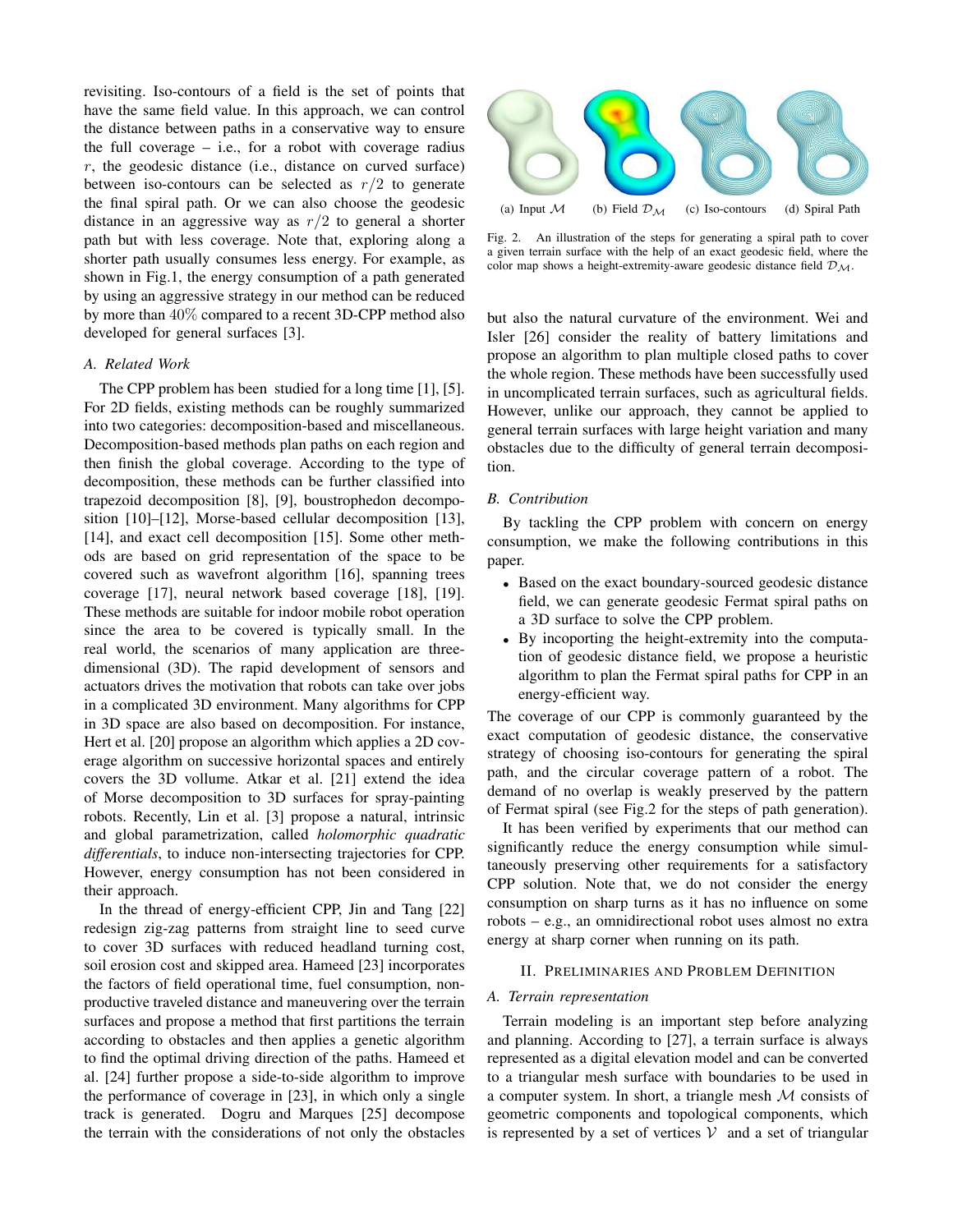facets  $F$ . It is called a 2-manifold (possibly with boundaries and holes) if every *interior* point on the mesh surface is locally homeomorphic to a disk and every boundary point is locally homeomorphic to a half-disk. This is an important criterion to characterize the topological quality of a triangle mesh. The geodesic metric used in our approach relies on the correctness of 2-manifold presented on a terrain surface. After converting obstacles into holes on a mesh surface, the paths generated by our method will be intrinsically collisionfree.

# *B. Computation of exact geodesic distance-field*

There are two classes of techniques for computing discrete geodesics on triangle meshes. One is the computational geometry approaches and the other is the *partial differential equation* (PDE) approaches (e.g., *fast marching method* (FMM) [28]). The classical computational geometry approaches include *Mitchell-Mount-Papadimitriou* (MMP) algorithm [29] and *Chen-Han* (CH) algorithm [30]. Each class of approaches has its own merits and limitations. The MMP algorithm can obtain the exact geodesics on arbitrary triangle meshes if numerical operations are exact. PDE approaches are usually faster than the MMP algorithm, but can only provide approximate solutions (e.g., the first-order approximation by the FMM), which may be poor on meshes with highly irregular tessellation. In our work, we apply the *Fast Wavefront Propagation MMP* (FWP-MMP) algorithm [31] which is fast and provides exact geodesics.

The FWP-MMP method computes the exact geodesic distance field over a surface by propagating *windows*, which are a set of partitioned intervals on mesh edges. All points in a *window* defined on an edge sharing the same geodesic path to the source point. The window pruning strategy is important for the efficiency of distance computation. Specifically, we use polyline-source geodesic methods [32], [33], which are able to construct a geodesic distance field with respect to polyline sources on meshes. There are two types of windows in this case: line-source windows and point-source windows (as shown in the left of Fig.3). As a result, the window intersections and trimming operations can have three different combinations as point-source/point-source, line-source/linesource and point-source/line-source. More details of FWP-MMP can be found in [33].



Fig. 3. The propagation based computation of geodesic distances on surfaces encoded with point-source and edge-source: (left) the illustration of windows from point-source (top) and edge-source (bottom), and (right) an example of window propagation from edge-sources located on the surface boundary.



Fig. 4. The energy model of [4] is used in our work to verify the energyefficiency of CPP.

The boundary of a terrain surface may consist of multiple disjoint components and each component is a closed polyline. We set every line segments and points on the boundary as sources such that an exact geodesic distance field  $\mathcal{D}_{\mathcal{M}}$ for generating iso-contours can be computed by following the strategy of *windows* propagation presented in [31]. A propagation example with edge-sources on the boundary is shown in the right of Fig.3.

## *C. Energy consumption*

The energy model used in our validation for evaluating the energy-efficiency of a path is based on the analysis of anisotropic friction and gravity [4], which has been successfully adopted in energy-minimizing path planning [34]. For a mobile robot travelling along an arbitrary short path e with slope  $\theta$  on a terrain surface M, the energy consumption is defined as

$$
E = \max(mg(\mu\cos\phi + \sin\theta) \cdot ||e||, 0)
$$
 (1)

where  $\phi$  is the inclination angle of the gradient and mg is the weight of robot. The friction coefficient  $\mu$  between the mobile and all terrain surfaces in our evaluations is set as 0.2 (see Fig. 4). In practice, their model has been confirmed within  $1\%$  of error for wheeled vehicles traveling on shallow slopes.

After introducing the background and all necessary preliminaries, we formally define our problem as follows.

**Problem statement:** Given a terrain surface  $\Omega$ , we generate an energy-efficient coverage path Π for a robot having circular coverage pattern (with radius  $r$ ) that minimizes

$$
J = \int_{\Pi} \mathcal{U}(\Delta h) |\Delta h| ds \tag{2}
$$

where  $\Delta h$  indicates the height variation and U(·) is the Heaviside step function.

The energy consumption of a mobile robot to cover a terrain surface  $\Omega$  heavily relies on the climbing part when ensuring the coverage. This is because that braking in downhills would convert a portion of accumulated gravitational potential energy to the wasted heat energy [4]. Therefore, we need to plan a coverage path minimizing  $J$ . However,  $J$  is difficult to be optimized explicitly, so we minimize its alternative form as

$$
\tilde{J} = \int_{\Pi} |\Delta h| ds \tag{3}
$$

according to the following analysis with  $\Pi_s$  and  $\Pi_e$  defining the starting and the ending points of the path Π.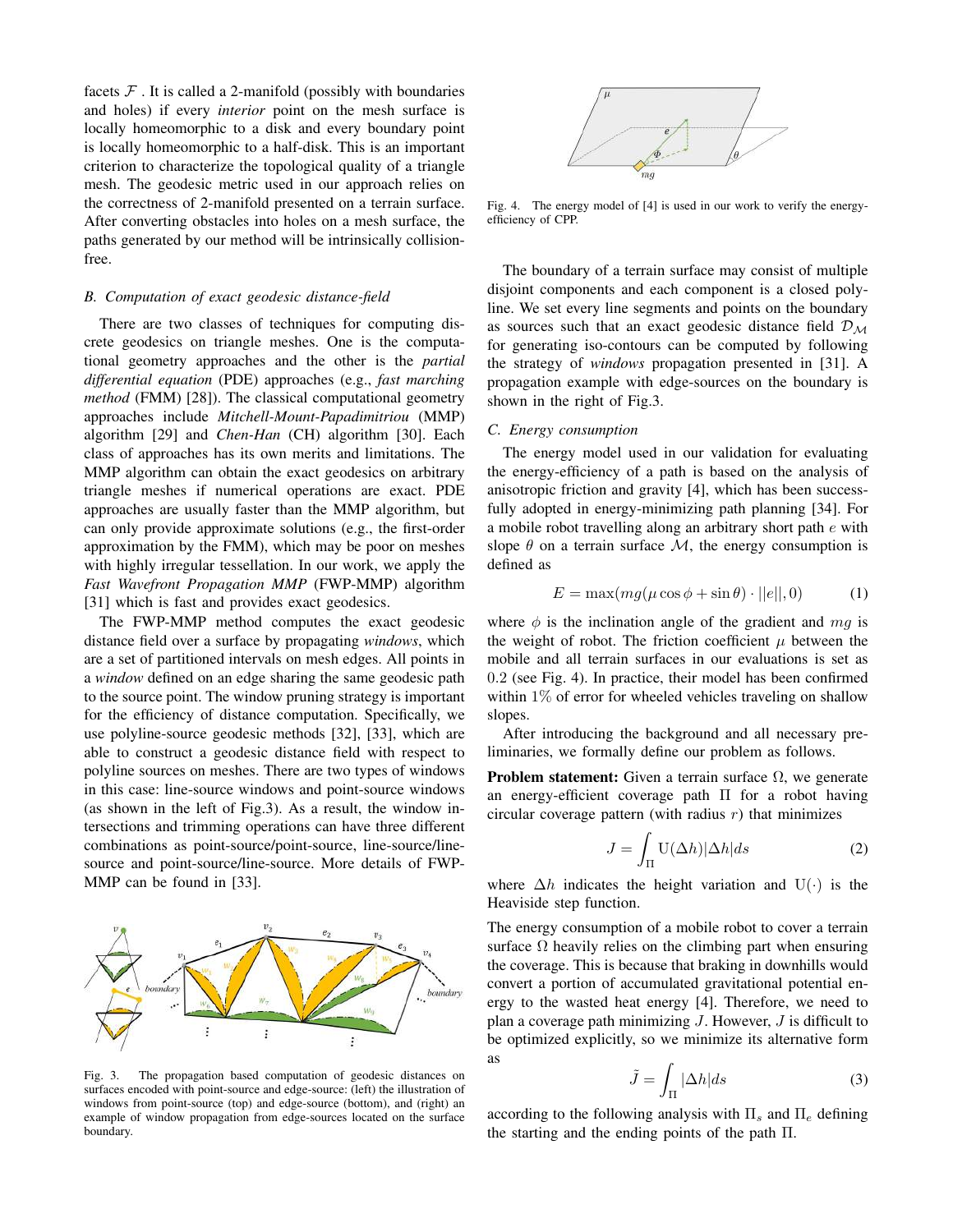**Lemma:** A minimized  $\tilde{J}$  (i.e., Eq.(3)) leads to a minimized value of J (i.e., Eq.(2)) in CPP problem when  $\Pi_s = \Pi_e$ . *Proof:* As we are tackling the CPP problem, the traversal of coverage path  $\Pi$  is invertible as  $\Pi_s = \Pi_e$ . We have

$$
\int_{\Pi} |\Delta h| ds = \int_{\Pi} \mathbf{U}(\Delta h)|\Delta h| ds + \int_{\Pi} \mathbf{U}(-\Delta h)|\Delta h| ds,
$$

where  $\int_{\Pi} \mathrm{U}(-\Delta h)|\Delta h|ds = \int_{\Pi} \mathrm{U}(-\Delta h)|(-\Delta h)|ds$  can be considered as J defined on an inverse path of Π. According to Eq.(2), the value of  $J$  is non-negative. Therefore, while reducing the value of  $\int_{\Pi} |\Delta h| ds$ , one of  $\int_{\Pi} U(\Delta h)|\Delta h| ds$ and  $\int_{\Pi} \mathrm{U}(-\Delta h)|\Delta h|ds$  will also be reduced. Based on the invertibility of a path in CPP, we can always pick the one with reduced energy as an optimized path.

#### III. SPIRAL PATH PLANNING √

Fermat spirals are defined by  $r = \pm$  $\theta$  in polar coordinates [35]. Similar to other patterns such as zig-zag, contour parallel or Hilbert, a Fermat spiral is an interesting pattern that can be used in filling or covering a space. The space filled by this pattern shows less sharp turns [36]. The construction of the Fermat spiral pattern is based on distance fields, which provides the freedom for users to adjust by placing different sources or alternating the fields.

The spiral path generation consists of three major steps (see Fig.2). First, an exact geodesic distance field  $\mathcal{D}_{\mathcal{M}}$  is constructed on the input surface  $M$  with sources defined on (1) the boundaries and (2) the peaks of height-field. Then, iso-contours(i.e., contour curves with the same field values) are extracted from the field. In the third step, a connected spiral path is generated from the iso-contours.

#### *A. Iso-contours construction*

Based on the exact geodesic, we use the following method to extract iso-contours from the geodesic distance field  $\mathcal{D}_{\mathcal{M}}$ .

As it is possible to have multiple extrema on an edge  $e \subset M$ , we follow the pre-processing step in [37] to partition edges and triangles of  $M$  so that each resultant edge only contains a monotonic portion of the field  $\mathcal{D}_{\mathcal{M}}$ . This pre-processing step runs in a recursive manner and has the complexity  $O(m^2)$  in the worst case with m being the number of triangles on  $M$ . As a result, each edge  $e$  on the resultant mesh M<sup>∗</sup> has either a line-source window or a monotonic point-source window.

Structure of iso-contours Due to the propagation of two different types of windows during the process of constructing  $\mathcal{D}_M$ , the iso-contours on M have the following analytical structure: (1) an iso-contour may consist of one or more disjoint components, (2) each component is a closed curve and (3) each closed curve consists of circular arc and line segment.

- An arc segment is determined by two windows that have the same nearest point-source, and any point on the circular arc has the same distance (i.e., iso-value) to the point-source.
- A line segment is determined by two windows that have the same nearest line-source. For any pair of linear windows satisfying this criterion, the line segment and

| <b>Algorithm 1:</b> Generate Iso-Contours |                                                                                   |  |  |  |  |  |
|-------------------------------------------|-----------------------------------------------------------------------------------|--|--|--|--|--|
|                                           | <b>Input:</b> An iso-value $d$ and a pre-processed mesh                           |  |  |  |  |  |
|                                           | surface $\mathcal{M}^*$ with $\mathcal{D}_M$ .                                    |  |  |  |  |  |
|                                           | <b>Output:</b> A set of closed curves $C$ .                                       |  |  |  |  |  |
|                                           | 1 Sort all edges of $\mathcal{M}^*$ to construct an interval tree $\mathcal{T}$ ; |  |  |  |  |  |
|                                           | 2 Stabbing query the iso-value d in $\mathcal T$ and export to a set              |  |  |  |  |  |

- of intersected edges in  $\mathcal{L}$ ;
- 3 while  $\mathcal{L} \neq \emptyset$  do
- 4 Remove the first edge  $e_{top}$  of  $\mathcal{L}$ ;
- 5 Marching edges from  $e_{top}$  by half-edge flip while connecting the points with the iso-value  $d$  on them by line segments;
- 6 Add the newly created line segments to  $C$ ;
- 7 | Remove marched edges from  $\mathcal{L}$ ;

8 end

its corresponding line-source should be parallel and therefore have a constant distance (i.e., with the same iso-value on the line segment).

Construction A practical algorithm is presented here to construct a valid iso-contour  $\mathcal{D}_{\mathcal{M}}(\mathbf{p}) = d$  for a given isovalue d. After the pre-processing step of refining  $\mathcal M$  into a mesh M<sup>∗</sup> with simple configurations of field-values on all edges, the source information of circular window and linear window have already been well-stored to help the construction of iso-contours. An interval tree that sort all edges of  $\mathcal{M}^*$  by the distance intervals covered by them is first built to accelerate queries. Given an iso-value  $d$ , our algorithm employs the stabbing query to find all edges whose intervals across d and defines them as *intersected edges*. Then, the algorithm runs in a marching manner, where the process starts from an intersected edge and then flips to its neighboring triangle to find the next intersected edge. A portion of the iso-contour between these two intersected edges can be generated by connecting the points with the iso-value  $d$  on them by a line segment. The algorithm runs iteratively until all intersected edges have been visited. When degenerate case happens (e.g., iso-contour passes through a vertex of  $\mathcal{M}^*$ ), the flip step will check all triangles around this vertex to find a correct marching direction. A pseudocode of this algorithm can be seen in Algorithm 1.

Denote  $\partial M$  as the boundary of  $M$ , the distance transformation  $\mathcal{D}_{\mathcal{M}}(d)$  defines the iso-contour(s) having the geodesic distance d with respect to  $\partial M$ . In our CPP with spiral paths, the iso-contours are generated by computing a set of  $\mathcal{D}_{\mathcal{M}}(d_i)$ over  $M$ . The difference between neighboring iso-values is a parameter depending on the local area that can be covered by a field exploration robot.

## *B. Generation of connected spirals*

Iso-contour is a special geometric structure that may have multiple disjoint components corresponding to a distance transformation  $\mathcal{D}_{\mathcal{M}}(\mathbf{p})$  ( $\forall \mathbf{p} \in \mathcal{M}$ ). If every transformation in a set of consecutive distance transformation  $\{D_{\mathcal{M}}(\mathbf{p}) = d_i\}$ has a single connected component, these transformations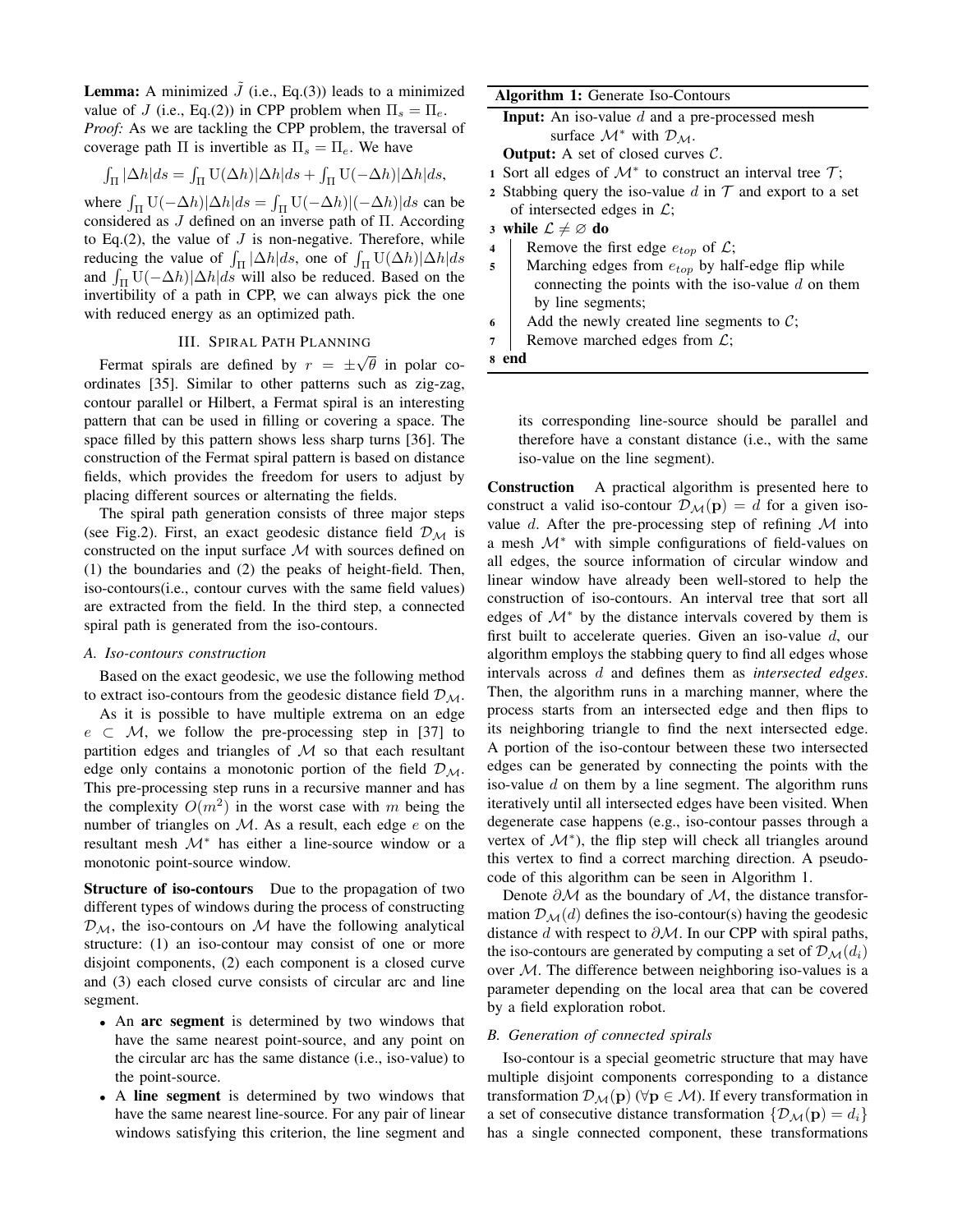

Fig. 5. Spiral paths can be generated from iso-contours of a field  $\mathcal{D}_{\mathcal{M}}$ , and a minimal spanning tree helps to connect the simple set of spirals to cover regions with a complicated topology where each node represents an iso-contour.

(i.e., contours) can be spiraled to a connected path using a method similar to [36]. The difference  $\Delta d = d_{i+1} - d_i$  is a parameter that can be adjusted according to the coverage area of different mobile robots. We select its value according to a conservative strategy to ensure the coverage of CPP. Specifically, considering the usual circular covering pattern (with radius r) provided by a robot, we use  $\Delta d = r/2$  as the distance value between neighboring iso-contours. This is because the distance between neighboring iso-contours near the medial-axis region can vary in the range of  $[\Delta d, 2\Delta d]$ . Therefore, using  $r/2$  as the sampling interval between isocontours can guarantee the coverage of our spiral path even at the medial-axis region.

For the rest of this section, we simply denote the contour with iso-value  $d_i$  by  $\mathcal{D}_i$ . Given a starting point  $\mathbf{q} \in \mathcal{D}_i$  with  $i = 0$ , we firstly precede q along  $\mathcal{D}_i$  and then connect it with its inward point  $\mathcal{I}(\mathbf{q}) \in \mathcal{D}_{i+2}$ . The process executes iteratively until reaching the innermost contour. After that, we start from the innermost contour and execute the inversed process, which succeeds q along  $\mathcal{D}_k$  and then connects with its outward point  $\mathcal{O}(\mathbf{q}) \in \mathcal{D}_{k-2}$  until reaching the outer most contour  $\mathcal{D}_0$ . An illustration can be found in Fig.5. More algorithm details can be found in [36]. The fundamental difference here is that the distance metric of inward and outward operations is based on an exact geodesic field as described above.

For a more complicated case in which an iso-contour has multiple disjoint components, we construct a graph  $G$  to represent the neighboring information between the simply connected contours (as illustrated in Fig.5). Then, a minimal spanning tree is applied to generate the sequence for connecting these contours by the depth-first-search order. As a result, a continuous path can be generated to cover a given surface by multiple spiral regions, where each region is covered by a local spiral (see Fig.2(d) for example).

## IV. ENERGY-ORIENTED OPTIMIZATION

With the help of the algorithm presented above, we are able to generate a spiral path Π to cover a general terrain surface  $M$ . To accomplish the goal of energy-efficient exploration of a 3D terrain surface, energy cost needs to be analyzed and considered during the path planning. It



Fig. 6. Peak points can be obtained by nonlinearly blending the heightfields filtered in different scales.



Fig. 7. (a) Without considering the peak and valley points leads to a path with much higher energy consumption than (b), in which they are added as sources for generating a geodesic field. Again, the energy cost  $E$  is evaluated by the widely used method in [4].

is obvious that a path with frequent uphill and downhill travels on terrain may result in unnecessary consumption of energy [4]. In this section, we propose a heuristic strategy for energy-aware optimization, which can be naturally integrated into our algorithm of spiral path generation.

Due to the constraint of gravity, faces on a terrain surface should be all facing-up; otherwise, the surface cannot be visited by mobile robots. In general, it would be energy efficient if mountains and valleys are visited with minimal total height variation on a path. Based on this observation, we introduce a heuristic to decrease the usage of energy when conducting CPP on a terrain surface. The regions that dominate the energy consumption will be first extracted from the height-field  $H_{\mathcal{M}}(\mathbf{p})$  of  $\mathcal{M}$ ; then, the center of these regions will be added as sources for generating a height-extremity-aware geodesic field. With these changes, the finally generated spiral paths will significantly reduce the total height variations as

$$
\bar{J} = \int_{\Pi} |H(\mathbf{q}) - H(\mathbf{q} + \delta \mathbf{q})| d\mathbf{q}.
$$
 (4)

The total energy consumption therefore will also be significantly reduced. Similar to [4], we consider brake when descending hills.

The peaks and the valleys of  $H_{\mathcal{M}}(\mathbf{p})$  are considered separately on a shifted height-field  $H_+(\mathbf{p})$  and an inverse height-field  $H_-(\mathbf{p})$  respectively.

$$
H_{+}(\mathbf{p}) = H_{\mathcal{M}}(\mathbf{p}) - \min(H_{\mathcal{M}}(\mathbf{p}))
$$
  

$$
H_{-}(\mathbf{p}) = -H_{\mathcal{M}}(\mathbf{p}) + \max(H_{\mathcal{M}}(\mathbf{p}))
$$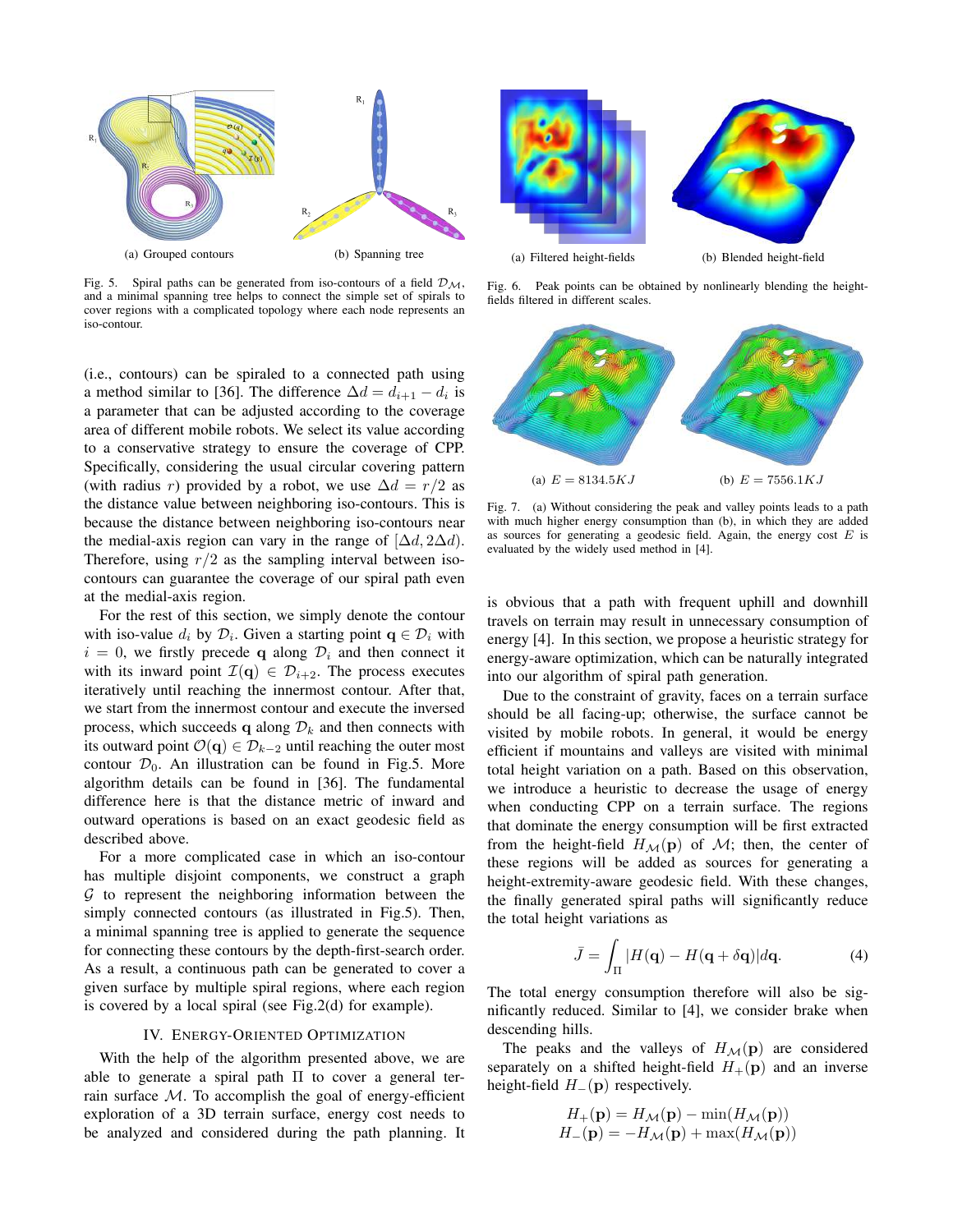To robustly extract the peak points, we apply the Gaussian filter in different scales to  $H_{\mathcal{M}}(\mathbf{p})$  – i.e.,  $\sigma_i = i\sigma$  with  $i = 1, \dots, 5$  and  $\sigma = 5\Delta d$  are used in our examples. The filtered height fields are denoted as  $G(H_+,\sigma_i)$ . For blending these height-fields in different scales, the nonlinear suppression method proposed in [38] is applied in three steps:

- First, normalize  $G(H_M, \sigma_i)$  to a fixed range [0, 1] as  $G(H_M, \sigma_i);$
- Second, find its global maximal  $g_i^{\text{max}}$  and compute the average of all local maximums except the global maximal as  $\bar{g}_i$ ;
- Third, form the nonlinear combination of multiple height fields as

$$
\tilde{H}_{+}(\mathbf{p}) = \sum_{i=1}^{5} (g_i^{\max} - \bar{g}_i)^2 \tilde{G}(H_+, \sigma_i). \tag{5}
$$

Finally, each local maximal point on  $H<sub>M</sub>(p)$  is a peak point of  $H_M(p)$  (see Fig.6 for an illustration). When applying the same method to  $H_-(p)$ , the valley points can be found from  $H_-(p)$ . Note that local maximums located on the boundary of  $M$  are excluded from the detection of height-extremity.

After inserting the peak and valley points as sources to generate a new geodesic field, we can compute an energyaware spiral path by the same algorithm presented in Section III. As shown in Fig.7, the energy consumption can be reduced by 7.1% after incorporating the peak and valley points as sources.

## V. EXPERIMENTAL RESULTS

We have implemented the algorithms presented in this paper in a C++ program and tested its performance on a variety of surface patches. All examples are tested on a laptop with Intel i5-8300H Quad Core CPU and 16GB RAM. To verify the advantages of our approach, we compare our results with a state-of-the-art CPP method [3] that can also work on a complex terrain surface. The performance of our method is analyzed in terms of energy consumption, coverage rate and overlap rate. Note that, although the full coverage can be ensured by using a conservative strategy (i.e.,  $\Delta d = r/2$ ), it is also interesting to study the effectiveness of coverage when an aggressive strategy is adopted (i.e.,  $\Delta d = r$ ). The aggressive strategy is obviously more energy efficient as it results in much shorter paths.

We have performed physical experiments by using a Pioneer 3AT robot. A DC power analyzer that has build-in sensors for voltage and current is used for collecting realtime data of energy consumption. The robot uses a clientserver structure, where an onboard PC acts as the decisionmaking unit and sends movement commands to the microcontroller via a serial port. The experimental results and more details about the power analyzer can also be found in the supplementary video.

### *A. Climbing energy verification*

To verify that frequent uphill climbing will consume more energy, we set up five different experiments, including 1)



Fig. 8. We build a testing environment to verify that additional energy consumption is needed when the mobile robot goes uphill (left) while the gain of accumulated energy cannot be fully used when the robot goes downhill. (Right) The energy consumption under different testing scenarios.



Fig. 9. Turning energy verification by an indoor experiment.

go straight, 2) 90◦ left turn, 3) 90◦ right turn, 4) climb a slope with  $10°$  and 5) go downhill the same slop. The left of Fig.8 shows the slope used in our tests. The results of our experiments given in the right of Fig.8 show that the energy consumption during climbing is very intensive, but the consumption of going downhill is similar to the one of going straight on the flat ground. This is mainly because that the accumulated gravitational potential energy cannot be fully converted to kinetic energy due to friction and brakes.

# *B. Turning energy verification*

As a byproduct, the spiral path generated by our method naturally contains less sharp turns comparing to the conventional zig-zag pattern. We then compare our CPP method with the conventional zig-zag method at an indoor environment – with a dimension of  $5 \times 4.4$ m as shown in Fig.9. A robot with differential drive (i.e., Pioneer 3AT) is used in this test to reflect the additional energy consumption at sharp turns. The length of the path planned by our method is  $52.9m$ , and the length of a zig-zag path is  $53.4m$ . We set the tracking speed of straight lines as a constant value  $v = 200 \, \text{mm/s}$ . The overall energy consumption of the zigzag path is  $9.288KJ$  while our method consumes  $7.944KJ$ – leading to  $14.5\%$  saving of energy. Both are measured by the DC power analyzer. This is because the zigzag path consists of 180-degree turns while ours only have 90-degree turns. The energy consumption of differential drive mobile robot is sensitive to the 'sharpness' of turning.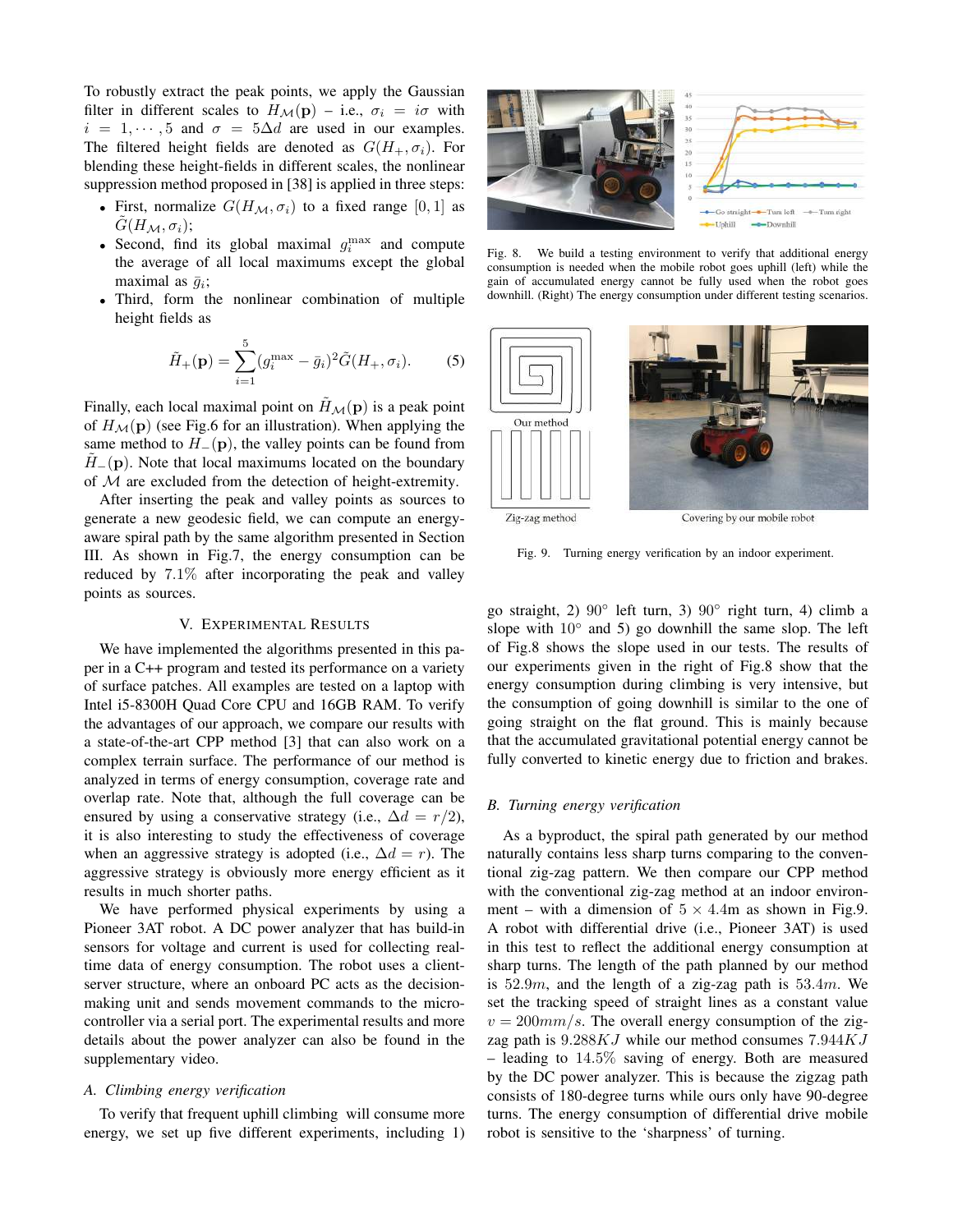

Fig. 10. Experiments taken in an outdoor environment for verifying the energy consumption by following a zig-zag path vs. a spiral path generated by our method (see the path shown on the reconstructed surface).



Fig. 11. Comparison between the zig-zag method and our method in the outdoor environment shown in Fig.10 with the robot running in two different speeds. The vertical axis gives the instant energy consumption (unit: Watt), and the horizontal axis is time (sec.).

## *C. Outdoor terrain surveillance*

We verify the performance of our energy-efficient CPP algorithm on an outdoor terrain located at  $[N32^{\circ}02'10.2"$ E118°49′08.3"]. As shown in Fig.10, we first use a highprecision Lidar device to collect the 3D point cloud of this outdoor terrain. Since the surface of terrain is covered with grasses, we filter the noisy point cloud by keeping best points evenly spaced. After that, we upsample the filtered point cloud and construct a smooth surface to represent the terrain.

The size of the reconstructed terrain surface is around  $10m \times 5m$ , the height variation is around 0.58m. The grasses and wet soil make the outdoor environment more complicated than the indoor environment for our mobile robot to cover. We run our robot in two different velocities 200mm/s and  $350mm/s$  in our experiments. Both experimental results are encouraging – our method consumes 30.952KJ and 13.766KJ energy while the zig-zag path uses 36.131KJ and 17.052KJ energy respectively. The comparison of energy consumption during exploration is shown in Fig.11.

# *D. Tests on large scale terrains*

We apply our method to large scale terrains of forests to further demonstrate the effectiveness of our method. Fig.12(a) shows the terrain A located at  $[N47^\circ44'09.9"$  $W122^{\circ}55'27.2''$ ] and Fig.12(b) shows the terrain B located



Fig. 12. More results of paths generated by our algorithm to cover different terrain surfaces.

at [N47°37'00.5" W123°09'26.0"]. The terrain B has a lake obstacle represented by an empty hole which is difficult to handle for many existing CPP approaches. We generate height-extremity-aware Fermat spiral paths on these fields and the results are shown in Fig.12(c) and (d) respectively.

*1) Coverage and overlap:* It is interesting to study the percentage of coverage and overlap (i.e., *redundancy*) when an aggressive strategy is applied to generate paths for exploration. We evaluate our algorithm on two different terrain surfaces as shown in Fig.12.

To efficiently estimate the approximate coverage and overlap rates on 3D terrain surfaces, we compute the swept volume of the generated path by a sphere with radius  $\Delta d$ , which results in a solid  $\mathcal R$ . Here  $\Delta d$  is considered as the support radius of the area that can be locally covered by a robot. The area that covered by the mobile robot's travel can then be defined as  $\mathcal{R} \cap \mathcal{M}$ . The coverage rate is evaluated as  $Area(R \cap M)/Area(M)$ . For evaluating the overlapped region, we evaluate the self-intersected region by using a robust 3D inside-outside segmentation algorithm [39]. The overlap rate is defined as the ratio between the area of the self-intersected region and the area of coverage (i.e.,  $Area(R \cap M)$ .

As the distance metric we used is exact geodesic on 3D surfaces, the coverage rate and overlap rate outperforms significantly than previous methods. As reported in Table I, our paths can achieve a very high coverage rate while keeping a very low overlap rate at the same time.

*2) Energy consumption:* The climbing energy defined in [4] is employed here to verify the effectiveness of our approach. With the help of the advantage of height-extremityaware smooth Fermat spiral, the generated paths outperform the state-of-art method [3] in all aspects. Comparison of results has been listed in Table I.